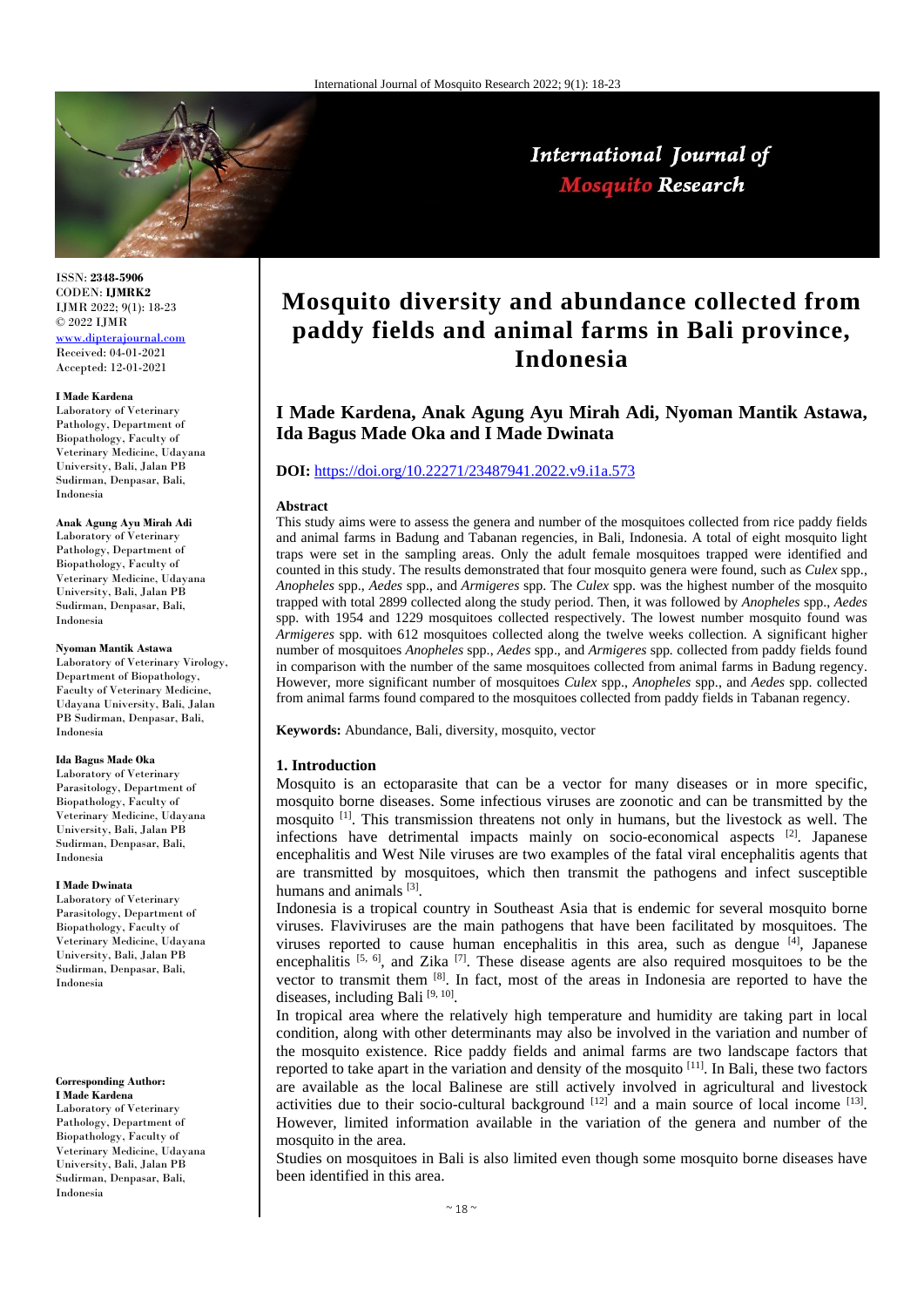However, the limitation of mosquito related studies may affect the limit knowledge of the understanding on how the disease can be happened, especially in the transmission cycle that involves mosquito as a vector. Therefore, a survey on the mosquito identification was conducted to assess the genera and density in the area where the mosquito borne viral diseases are happening in the area of Bali, Indonesia.

# **2. Materials and Methods**

# **2.1 Study area**

The sampling areas used in this study were Tabanan and Badung regencies as they have large areas of rice paddy fields as well as the animal farms. The animal farms used in this study were cattle and pig farms in both sampling location. The study was conducted from April to June 2021. This study only collected mosquitoes and therefore, no human or animal ethics was required.

# **2.1 Mosquito trap and identification**

A total of eight un-baited light traps were set in paddy fields and animal farms in the regencies. The traps were installed at around 6 pm in the evening until at 6 am on the next day morning. The collection was performed once a week allowing the larva of the mosquito developed. The survey was conducted in 12 weeks. Due to their role as the vector on mosquito borne diseases, only the female adult mosquitoes trapped were collected and counted in this study. The mosquitoes trapped were stored in a freezer at  $-20^{\circ}$ C until the mosquito collection was finished to be performed before they were then identified for their genera and counted them for their quantity.

Identification of the trapped mosquitoes was morphologically adapted by using a pictorial identification key of important disease vectors in Southeast Asia region [14]. The identification of the collected mosquito genera was conducted by using a light microscope.

# **2.3 Analysis data**

All of the collected mosquitoes were counted and the number of them in each genus was compared based on the study site collection in rice paddy fields and animal farms and the area regency collection. T test was performed to assess the significant different number of the mosquito collected from paddy fields and animal farms in Badung and Tabanan

regencies using a significance of P value  $< 0.05$  and 95% confidence interval (CI).

# **3. Results**

Four genera mosquitoes found in both the rice paddy fields and animal farms from the areas of Badung and Tabanan regencies with the total number of the female adult mosquito collected were 6694. The mosquito genera were *Culex* spp., *Anopheles* spp., *Aedes* spp., and *Armigeres* spp. The *Culex* spp. was the highest number of the mosquito collected with total of 2899 mosquitoes found. Meanwhile, the total of the *Anopheles* spp. and *Aedes* spp., were 1954 and 1229 respectively. However, the *Armigeres* spp. was the genus of the mosquito trapped that had the lowest number with a total of 612 mosquitoes collected along the study period.

The number of mosquito collected from Tabanan was almost double with a total number of 4084 mosquitoes collected for all of the four mosquito genera in comparison with 2610 mosquito's trapped collection in Badung. Meanwhile, the total mosquitoes that collected from the animal farms were slightly higher with 3478 compared to the 3216 mosquitoes collected from the area of rice paddy fields for the three months period collection (Table 1).

**Table 1:** Quantity mosquito genera of *Culex* spp., *Anopheles* spp., *Aedes* spp., *Armigeres* spp. collected from rice paddy fields and animal farms in Badung and Tabanan regencies.

| <b>Mosquito</b><br>genera | <b>Badung</b>               |                        | <b>Tabanan</b>              |                 |  |
|---------------------------|-----------------------------|------------------------|-----------------------------|-----------------|--|
|                           | <b>Rice paddy</b><br>fields | <b>Animal</b><br>farms | <b>Rice paddy</b><br>fields | Animal<br>farms |  |
| Culex spp.                | 604                         | 613                    | 757                         | 925             |  |
| Anopheles spp.            | 397                         | 363                    | 526                         | 668             |  |
| Aedes spp.                | 262                         | 191                    | 326                         | 450             |  |
| Armigeres spp.            | 133                         | 47                     | 211                         | 221             |  |
| Total                     | 1396                        | 1214                   | 1820                        | 2264            |  |

The number of weekly mosquito trapped in Badung ranged from a minimum of 81 and to a maximum of 163 with erratic trends observed in the mosquitoes collected in both areas of rice paddy fields and animal farms in the regency. More number mosquitoes collected from the areas of rice paddy fields compared to the trapped mosquitoes collected from animal farms in Badung regency although slightly more mosquitoes collected from the animal farms found in week 9 to week 11 (Figure 1).



**Fig 1:** Weekly number of the mosquito collected from paddy fields and animal farms in Badung regency for twelve weeks of collection.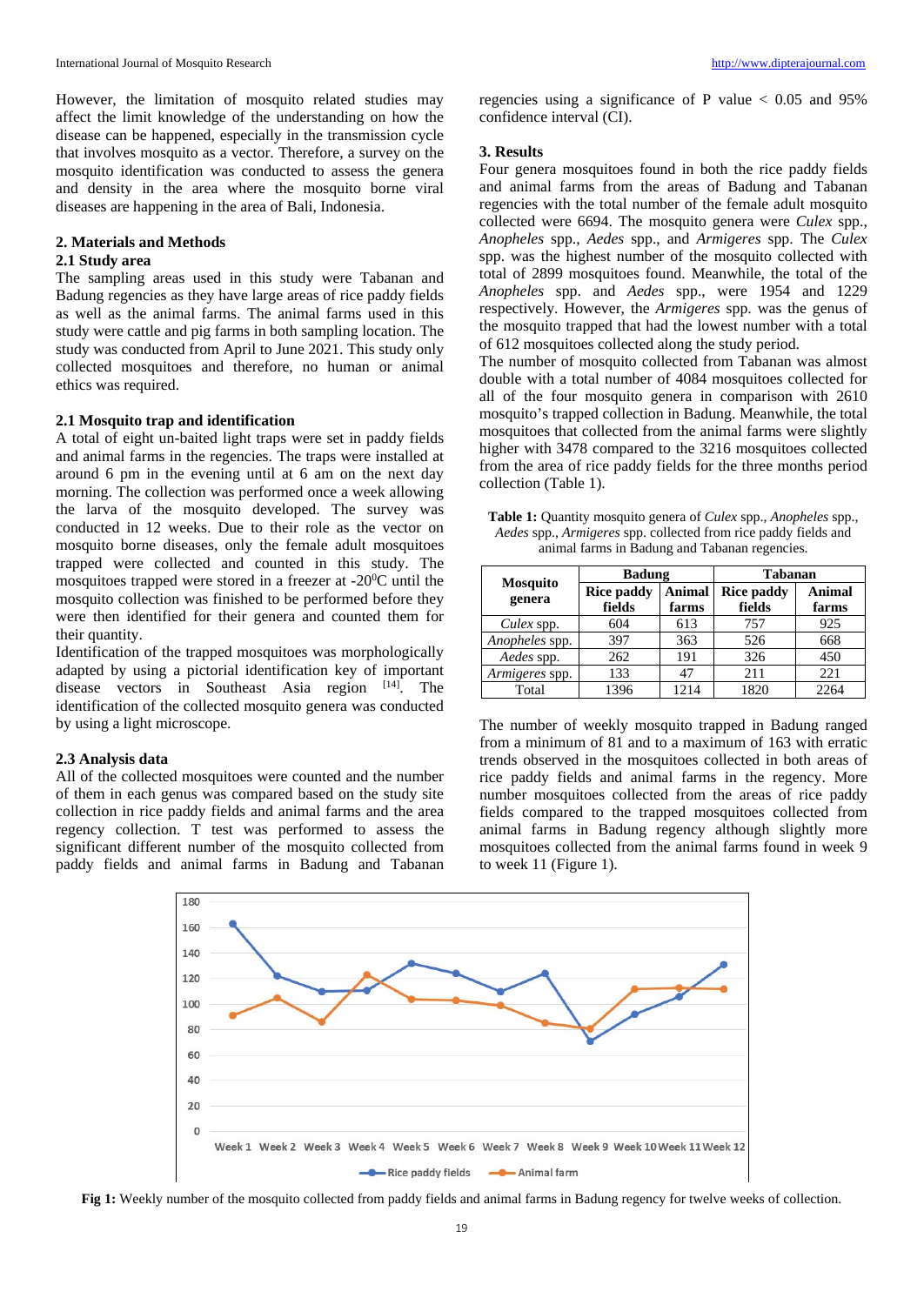Meanwhile, in weekly based collection, the range of the mosquitoes trapped in Tabanan regency was a minimum of 141 to a maximum of 261. From week one to week eight, more mosquitoes were trapped from animal farms compared to the mosquito collected from rice paddy fields. However, in the last four weeks period of the survey collection, the number of mosquitoes trapped were almost the same (Figure 2).



**Fig 2.** Weekly number of the mosquito collected from rice paddy fields and animal farms in Tabanan regency for twelve weeks period of collection.

No significant different (*p>* 0.05) found in comparison number of *Culex* spp. mosquitoes collected in paddy fields and animal farms in Badung regency. However, the number of *Anopheles* spp., *Aedes* spp., and *Armigeres* spp. that collected from paddy fields in Badung regency were significantly higher  $(p< 0.05)$  compared to the number of the same mosquito genera that collected from animal farms in the regency (Table 2).

**Table 2:** Statistical different number of each mosquito genus collected from paddy fields and animal farms in Badung regency.

| Badung                         |             |                      | Paddy fields Animal farms |           |                                   | 95% CI      |          |
|--------------------------------|-------------|----------------------|---------------------------|-----------|-----------------------------------|-------------|----------|
|                                | Mean        | SD.                  | Mean                      | <b>SD</b> | p value                           | Lower Upper |          |
| Culex spp.                     | 50.33 11.45 |                      | 51.08                     |           | $5.53$   $p > 0.05$   -1.76       |             | 0.26     |
| Anopheles spp. 33.08 8.17      |             |                      | 30.25                     |           | 5.46 $p < 0.05*$ 1.85             |             | 3.81     |
| Aedes spp.                     | 21.83       | 7.44                 | 15.92                     |           | 3.92 $p < 0.05*$                  | 4.85        | 6.97     |
| Armigeres spp. 11.08           |             | 3.08                 | 3.92                      |           | 2.81 $p < 0.05*$                  | 6.89        | 8.13     |
| $\omega$ . $\omega$ . $\omega$ |             | $\sim$ $\sim$ $\sim$ |                           |           | $\sim$ 1 1 1 $\sim$ $\sim$ $\sim$ |             | $\sim$ 1 |

\*significant difference,  $SD = standard deviation$ ,  $CI = confidence$ interval.

The number of mosquito genera of *Culex* spp., *Anopheles spp*., and *Aedes* spp. that collected from animal farms in Tabanan regency were significantly higher (*p<* 0.05) compared to the number of the same mosquito genera collected from paddy fields in the regency. The *Armigeres*  spp. mosquitoes however, had no significant difference (*p>* 0.05) in the number of the mosquitoes collected from paddy fields and animal farms in the regency (Table 3).

**Table 3:** Statistical different number of each mosquito genus collected from paddy fields and animal farms in Tabanan regency.

| <b>Tabanan</b>                  |        |  | Paddy fields Animal farms |           |                                                          | 95% CI |      |
|---------------------------------|--------|--|---------------------------|-----------|----------------------------------------------------------|--------|------|
|                                 | Mean ! |  | SD   Mean                 | <b>SD</b> | 1 p value Lower Upper                                    |        |      |
| Culex spp.                      |        |  |                           |           | 63.08   8.67   77.08   11.14 $p < 0.05*$   13.05   14.95 |        |      |
| Anopheles spp.                  | 43.83  |  |                           |           | 6.13 55.67 17.22 $p < 0.05*$ 10.43 13.25                 |        |      |
| Aedes spp.                      |        |  |                           |           | 27.17   3.51   37.50   10.33 $p < 0.05*$   9.30   11.36  |        |      |
| Armigeres spp. 17.58 3.65 18.42 |        |  |                           |           | 3.32 $ p>0.05 $                                          | 0.18   | 1.50 |

\*significant difference,  $SD = standard deviation$ ,  $CI = confidence$ interval.

# **4. Discussion**

The four genera found in this study are the mosquitoes that

commonly found in tropical area, including Indonesia. With the environmental temperature ranging from  $22^0C - 27^0C$ , it is a potential condition for the mosquito to breed, lay their egg, and develop in the area [15]. Additionally, wide distribution of irrigated rice paddy fields are attracted by the mosquitoes to breed. Similarly, the availability of animals in farms to be fed their blood on by mosquitoes is the supportive situation that benefit the mosquitoes, including their role in spreading the pathogens to other susceptible hosts [16].

*Culex* spp. is a mosquito genus that relatively abundant in Bali. This mosquito is well-known to be a mosquito borne disease of Japanese encephalitis, especially *Cx. tritaeniorhynchus* that is the primary vector of the Japanese encephalitis virus  $(JEV)$  infection  $[6, 17]$ . It is also suspected being involved in the high seroprevalence to JEV infection in the humans and livestock of Bali [6, 12, 18]. *Culex* spp. is a nocturnal mosquito that tend to be more active at night, especially during the dusk and dawn [19].

This mosquito is also distributed in wide range areas, from rural to urban area. *Cx. tritaennirhynchus* and *Cx. bitaeniorhynchus* are more likely found in rural areas [20], whereas *Cx. quinquefasciatus* tends to be abundant in urban area  $[21]$ . Those mosquitoes were suspected to be the JEV vectors for the high seroprevalence in chickens at 97.10% (n=70, 95% CI: 90.88−99.52) and 93.05% (n=72, 95% CI: 85.28−97.41) in urban and rural areas in Bali respectively [18]. However, in peri-urban area, each of them is seemed not to be significantly different found in their total number. Peri-urban area is the area between urban and rural areas that has an increased trend for more community to reside in and performing agricultural practices to facilitate the demand for the residents in urban area  $[22]$ . In Bali, this situation may affect the risk for the residents to be contacted with the mosquitoes found, in which some of their species are potential to be the vectors of viral diseases  $[12]$ .

The abundance of the *Culex* spp. mosquitoes may be related not only to the wide range of their breeding sites, such as irrigated rice paddy fields and polluted water in drainages or ditches, the mosquitoes are also attracted by the feeding sites, especially the female ones that need animals' or mammals' blood to be feed on. Therefore, these mosquitoes are reported tend to be found in animal farms [23, 24]. This situation also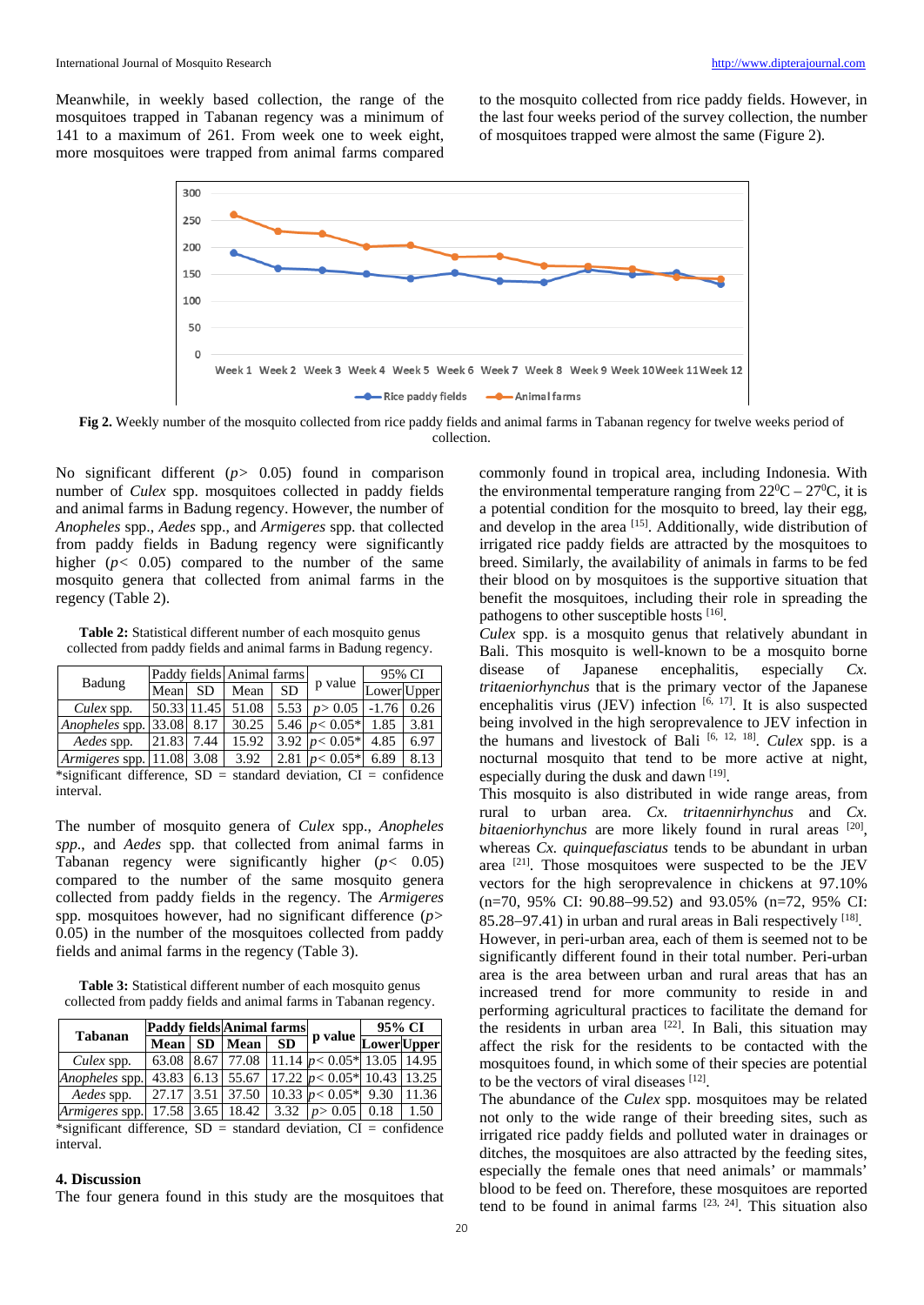needs to be more concerned in regards to their potential vectors for the zoonotic borne diseases.

Other than *Culex* spp., rice paddy field is also attracted by the mosquito genus of *Armigeres* spp. to breed. The rice paddy fields in Bali tend to be planted in higher altitude where lower temperature and humidity are found for more optimal results of the paddy achieved although the conditions are likely attracted by the mosquito  $[25]$ . Additionally, this mosquito is also known to be found in the area with relatively many plans or bushes around. A study reported that *Armigeres* spp. tend to be found in water accumulation in bamboos' plantations or other vegetations that have a lot of leaf litters and rotten tree's branches [26]. Even so, both of the genera contribute to the mosquito borne diseases of Japanese encephalitis and filariasis. The species of *Ar. sulbalbatus* is reported to be the vector of zoonotic filarial infections [27]. Even, this infection is prevalent in Indonesia making this country is one out of four countries, such as India, Bangladesh, and Nigeria that categorised to have the high cases of lymphatic filariasis in the world [28].

*Anopheles* spp. was also found abundance in this study both in rice paddy fields and in animal farms. This finding suggests the risk of the mosquito borne diseases that facilitated by this mosquito seems not to be negligible. The *Anopheles* spp. mosquito is known to be the vector of malaria. This disease can be found in some areas of Indonesia although no case of it has been reported to occur in Bali recently. However, further studies are needed to identify the species of the *Anopheles* spp. to ensure that no species of the mosquito found in this area that is potentially being the vector of the infectious diseases, especially from pathogens that can transmit and have negative impacts on animals or humans [29]. A predictor of malaria was identified in the residents whose houses had middle size animals were 2.8 more likely to be infected with malaria compared to the residents who did not have the animals around their houses (Odd ratio 2.8, 95% CI: 2.207 - 3.575,  $p < 0.001$ ) <sup>[30]</sup>.

*Aedes* spp. is also another genus mosquito found in this study. Even though the mosquitoes are known to be diurnal or more active at day time [31], they can also bite the mammals' blood at night. The findings of *Aedes* spp. at night suggested that the mosquito is also nocturnal  $[32]$ . It may be related to the electrical lights on at night. In relation to be the mosquito borne diseases, this means they have longer chance to spread the pathogens into other susceptible hosts. *Aedes* spp., especially *Ae. aegypti* and *Ae. albopictus* are the vectors of the serious emerging mosquito borne diseases of Zika, dengue, chikungunya, yellow fever, and Rift Valley fever <sup>[33]</sup>. The density or variety of the mosquitoes may be also depending on the hosts availability. In the situation where mammals are around, the mosquitoes tend to be abundance. Some substances detected from humans' bodies may bring the mosquitoes to be contacted to them. The carbon dioxide  $(CO2)$  <sup>[34]</sup> and body or skin odor <sup>[35]</sup> and or sweat <sup>[36]</sup> can also be attracted by the mosquitoes.

In addition, the season can also alter the density of the mosquito. More number of mosquito can be found in wet or rainy season compared to the dry season [37]. This may be related to more availability of stagnant water on the ground. In consequence, more mosquito breeding places provided. This similar to a study that reported climate or weather is an important factor that can alter the mosquito population [38].

The close proximity of the rice paddy fields and pig farms with the local residents makes they tend to be close contacted by the mosquitoes. In consequence, those residents are also in high risk being exposed and transmitted by mosquito borne viral diseases like dengue and or Japanese encephalitis that are endemic in the study areas  $[39]$ . This results can also be an indication of some mosquitoes found that may be involved in the potential vector of other mosquito borne diseases. Alternatively, these results can be used as a reference of the diseases' risks in the study areas. Therefore, this study suggests to conduct next related studies in regard to confirm the pathogens that may be brought by the trapped mosquitoes by performing related diagnostic laboratories.

Mosquito traps used in this study were not completed with baited mosquito trap which might affect less number mosquitoes trapped. Consequently, this technique might influence the study results as well. Other related research tended to use  $CO<sub>2</sub>$  as the bait. the  $CO<sub>2</sub>$  is a compound that can be added to the trap to attract the mosquito and lead to more number of them might be trapped. However, the ultraviolet lamp installed in the light trap can also attract more mosquito to be trapped in it at night. This lights were always turned on while the traps were set from dusk until dawn on the next day of each week collection.

No mosquito trap was set at day time in this study as most of the mosquitoes are likely more active at night, especially in dusk, at night, and in dawn. Even though it would be more challenging to perform, next studies also suggest to trap mosquitoes at day time. These results may support more comprehensive data on the mosquito existence and may also predict the pattern of mosquito borne diseases in the area so that the impact of the diseases in humans as well as livestock can be minimized. In addition, this study results also suggest to identify the species mosquito in order to assess more potential specific vector that may contribute to the mosquito borne diseases occurred in the study areas or in the province of Bali in more general.

# **5. Conclusion**

*Aedes* spp., *Anopheles* spp., *Armigeres* spp., and *Culex* spp. were the female mosquito genera collected and identified from rice paddy fields and animal farms in Badung and Tabanan regencies of the Bali Province. In addition, higher number of mosquitoes *Anopheles* spp., *Aedes* spp., and *Armigeres* spp*.* collected from paddy fields found in comparison with the number of the mosquitoes collected from animal farms in Badung regency. However in Tabanan regency, more number of mosquitoes *Culex* spp., *Anopheles*  spp., and *Aedes* spp. collected from animal farms found compared to the mosquitoes collected from paddy fields.

# **6. Acknowledgement**

This research was conducted in regard to public service on awareness of mosquito borne diseases to local community, especially the farmers around the study areas performed by staff of Department Biopathology, Faculty of Veterinary Medicine, Udayana University, Bali, Indonesia. The fieldwork, data analysis, and drafting of this manuscript were conducted by all of the authors in the same portion. The authors thank to local related authorized government in Badung and Tabanan regencies in the Province of Bali, the farmers who allowed their rice paddy fields and animal farms to be used in this study.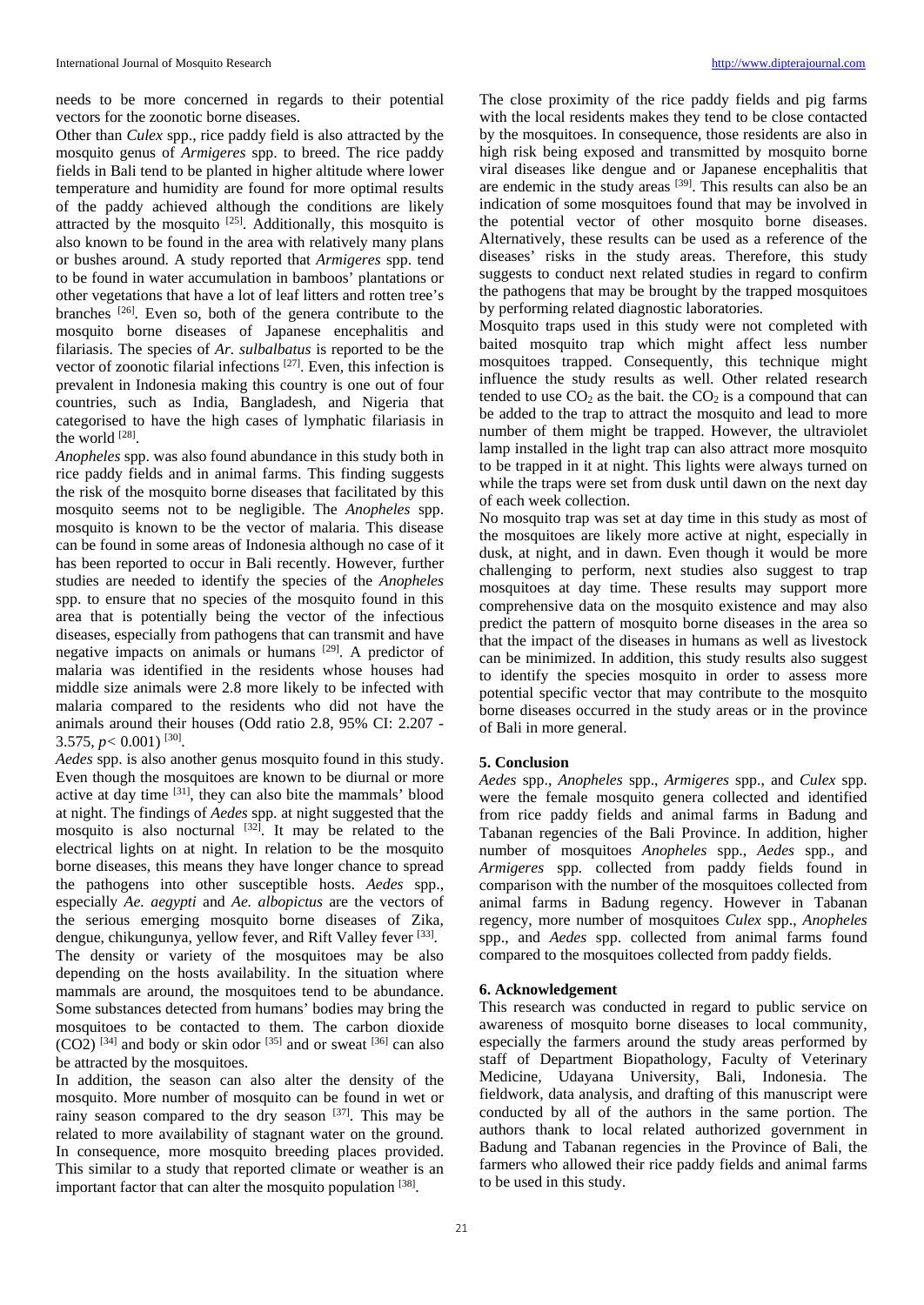# **7. References**

- 1. Weissenböck H, *et al*. *Zoonotic mosquito-borne flaviviruses:* worldwide presence of agents with proven pathogenicity and potential candidates of future emerging diseases. Veterinary microbiology. 2010;140(3-4):271- 280.
- 2. Sanghi D, *et al*. Outbreaks in India: Impact on Socioeconomy and Health. Journal of Communicable Diseases (E-ISSN: 2581-351X & P-ISSN: 0019-5138). 2021;53(1):35-44.
- 3. Auerswald H, *et al*. Serological evidence for Japanese encephalitis and West Nile virus infections in domestic birds in Cambodia. Frontiers in veterinary science. 2020;7:15.
- 4. Dhewantara PW, *et al*. Spatial and temporal variation of dengue incidence in the island of Bali, Indonesia: An ecological study. Travel medicine and infectious disease. 2019;32:101437.
- 5. Im J, *et al*. Protecting children against Japanese encephalitis in Bali, Indonesia. The Lancet. 2018;391(10139):2500-2501.
- 6. Kardena IM, Adi AAAM, Astawa NM. Comparison of a commercial and a manual antigen coated ELISA tests used in detecting antibodies against Japanese encephalitis virus in pig serums collected from the Province of Bali*.* International Journal of Veterinary Sciences and Animal Husbandry. 2021;6(4):34-39.
- 7. Sasmono RT, *et al*. Spatiotemporal Heterogeneity of Zika Virus Transmission in Indonesia: Serosurveillance Data from a Pediatric Population. The American Journal of Tropical Medicine and Hygiene. 2021;104(6):2220.
- 8. Kuwata R, *et al*. Mosquito-borne viruses, insect-specific flaviviruses (family Flaviviridae, genus Flavivirus), Banna virus (family Reoviridae, genus Seadornavirus), Bogor virus (unassigned member of family Permutotetraviridae), and alphamesoniviruses 2 and 3 (family Mesoniviridae, genus Alphamesonivirus) isolated from Indonesian mosquitoes. Journal of Veterinary Medical Science, 2020, 20-0261.
- 9. Leung G, *et al*. Zika virus infection in Australia following a monkey bite in Indonesia. Southeast Asian J Trop Med Public Health. 2015;46(3):460-4.
- 10. Yoshikawa MJ, Kusriastuti R, Surge of dengue virus infection and chikungunya Fever in bali in 2010: the burden of mosquito-borne infectious diseases in a tourist destination. Tropical medicine and health. 2013, 2011-05.
- 11. Le Flohic G, *et al*. Review of climate, landscape, and viral genetics as drivers of the Japanese encephalitis virus ecology. PLoS neglected tropical diseases. 2013;7(9).
- 12. Kardena IM, *et al*. Japanese encephalitis in Bali, Indonesia: ecological and socio-cultural perspectives. International Journal of Veterinary Science and Medicine. 2021;9(1):31-43.
- 13. Dane N. Analysis Of Economic, Social-Cultural Impacts, And The Environment Of Tourism Village Development In Ambengan Tourism Village, Buleleng. CULTOURE: Culture Tourism and Religion. 2020;1(1):73-82.
- 14. WHO. Pictorial identification key of important disease vectors in the WHO South-East Asia Region, 2020.
- 15. Kesetyaningsih TW, *et al*. Determination of environmental factors affecting dengue incidence in Sleman District, Yogyakarta, Indonesia. African Journal of Infectious Diseases. 2018;12(1S):13-25.
- 16. Damayanti PAA, *et al*. Incidence of Japanese Encephalitis Among Children is Associated with the Presence of Pigs in Bali, Indonesia. Biomedical and Pharmacology Journal. 2017;10(3).
- 17. Ambarawati IGAA, *et al*. Knowledge and Prevention of Farmer Household to the Japanese Encephalitis Infection in Badung Regency, Bali Province, Indonesia. Advance in Social Sciences Research Journal 2020;7(10):37-48.
- 18. Kardena IM, *et al*. Serosurveillance on Japanese encephalitis virus in chickens collected from two different geographycal areas in Bali, Indonesia. Bulgarian Journal of Veterinary Medicine, 2021. Online First Published.
- 19. Bashar K, *et al*. Host preference and nocturnal biting activity of mosquitoes collected in Dhaka, Bangladesh. 2020.
- 20. Di Francesco J, *et al*. Comparison of the dynamics of Japanese encephalitis virus circulation in sentinel pigs between a rural and a peri-urban setting in Cambodia. PLoS neglected tropical diseases. 2018;12(8).
- 21. Nguyen-Tien T, Lundkvist Å, Lindahl J. Urban transmission of mosquito-borne flaviviruses–a review of the risk for humans in Vietnam. Infection ecology & epidemiology. 2019;9(1):1660129.
- 22. Mwangangi JM, *et al*. Mosquito species abundance and diversity in Malindi, Kenya and their potential implication in pathogen transmission. Parasitology research. 2012;110(1):61-71.
- 23. Victor OA, *et al*. Influence of meteorological variables on diversity and abundance of mosquito vectors in two livestock farms in Ibadan, Nigeria: public health implications. Journal of mosquito research. 2017;7(9):70.
- 24. Hameed M, *et al*. A Metagenomic Analysis of Mosquito Virome Collected From Different Animal Farms at Yunnan–Myanmar Border of China. Frontiers in microbiology. 2021;11:3601.
- 25. Kirti JS, Kaur S. Prevalence and distrıbutıon of Armigeres subalbatus (Coquıllett) in Punjab. International Journal of Fauna and Biological Studies. 2015;2(3):44-47.
- 26. Faridah, L., R. Baizura, and S. Yusnita, *Mosquito survey in the campus area of Universitas Padjadjaran Jatinangor in September to November 2016.* GMHC, 2017. 5(3): p. 205-11.
- 27. Intarapuk A, Bhumiratana A. Investigation of Armigeres subalbatus, a vector of zoonotic Brugia pahangi filariasis in plantation areas in Suratthani, Southern Thailand. One Health. 2021;13:100261.
- 28. Ghosh SK, Ghosh C. Innovations in Vector-Borne Disease Control in India, in Public Health in Developing Countries-Challenges and Opportunities., Intech Open. 2020.
- 29. Asale A, *et al*. Zooprophylaxis as a control strategy for malaria caused by the vector Anopheles arabiensis (Diptera: Culicidae): a systematic review. Infectious diseases of poverty. 2017;6(1):1-14.
- 30. Hasyim H, *et al*. Does livestock protect from malaria or facilitate malaria prevalence? A cross-sectional study in endemic rural areas of Indonesia. Malaria journal. 2018;17(1):1-11.
- 31. Todorovic S, McKay T. Potential mosquito (Diptera: Culicidae) vectors of Dirofilaria immitis from residential entryways in Northeast Arkansas. Veterinary